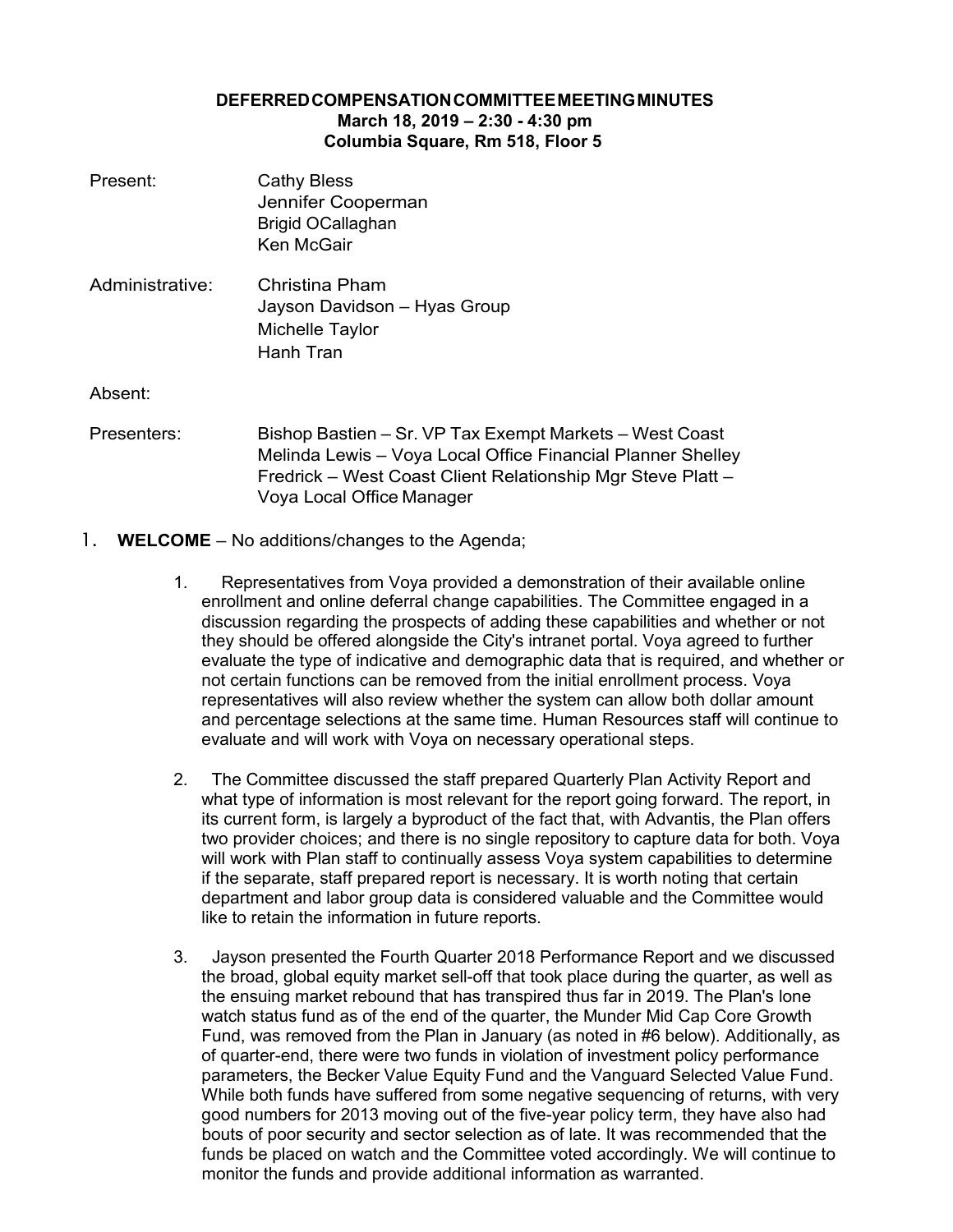- 4. Jayson also noted two qualitative, personnel-related items that impacted funds available in the Plan. The first was at TCW, the parent company of MetWest. TCW announced the retirement of Jamie Farnham, Director of Credit Research. While this is certainly a senior-level departure, we do not anticipate much impact on the MetWest Total Return Fund. Mr. Farnham had no investment management responsibilities for the fund and we are not recommending any actions. Jayson also informed the Committee of a change at DFA, where it was announced that Joseph Chi, the Co-Head of Global Portfolio Management and Chair of the Investment Committee, is stepping down from these roles. Mr. Chi's counterpart, Jed Fogdell, who has been with DFA since 2012, will assume the role as the sole lead for Global Portfolio Management. Given that DFA is primarily a quantitative model-driven investment manager and that Mr. Chi had been functioning more in an executive capacity than a day-to- day investment manager, Hyas Group is not recommending any actions here either.
- 5. Jayson referred the Committee to a Hyas Group distributed memorandum regarding allocation changes for the JP Morgan suite of target date funds. JP Morgan has announced that they are increasing the equity allocations for their most aggressive age-based portfolios and reducing some exposure for their most conservative ones. These changes are due to the firm's higher near-term return expectations for equities. The change is consistent with current market dynamics as well as JP Morgan's overall management goals for the target date suite. We are not recommending any actions.
- 6. Jayson informed the Committee that the Munder Mid Cap Core Growth Fund was removed from the Plan in January of this year. The fund was replaced with the MFS Mid Cap Growth Fund as approved by the Committee.
- 7. We spent considerable time discussing plan administrative expenses and Jayson distributed a revised draft of the 2017-18 and 2018-19 Fiscal Year Budgets. As noted in our last meeting, the Plan, at its current administrative fee levels, is still projected to take in less revenue than is needed to cover budgeted expenses. Based upon a review of projected revenue and expenses, it would still be several years before the current surplus in the administrative expense account would be exhausted. The Committee felt comfortable with the fee level as is for now but will revisit later this year and beyond to determine the most appropriate time for a raise in the administrative fee. Future budget drafts will need to be adjusted for the removal of the Advantis option and the revenue that is provided from said option.
- 8. We engaged in the annual review of the Plan's Investment Policy Statement and Jayson presented an updated version of the document with minor changes. The Committee approved the document as drafted. Jayson will forward a final, clean copy for your signature and file.
- 9. We again spent time considering the prospect of terminating the Advantis Credit Union option and migrating all assets to the Voya Fixed Account. Jayson reported on the total assets and participants invested in each tier of the Advantis product. We also entertained a revised proposal from Voya should they assume the Advantis assets at the end of the Advantis contract term. After discussion, the Committee voted to terminate the Advantis contract and to migrate all assets to the Voya Fixed Account. Prior to any official notice, Jayson will contact Voya and request a best and final offer. Additionally, Jayson will request that they provide a written explanation of the process for adjusting future rates under their proposal. The Advantis contract runs through the end of 2019 with a requirement for a six-month notice for any termination. Jayson will, however, contact Advantis and inquire if the agreement could be terminated sooner with assets moving on October 1st.